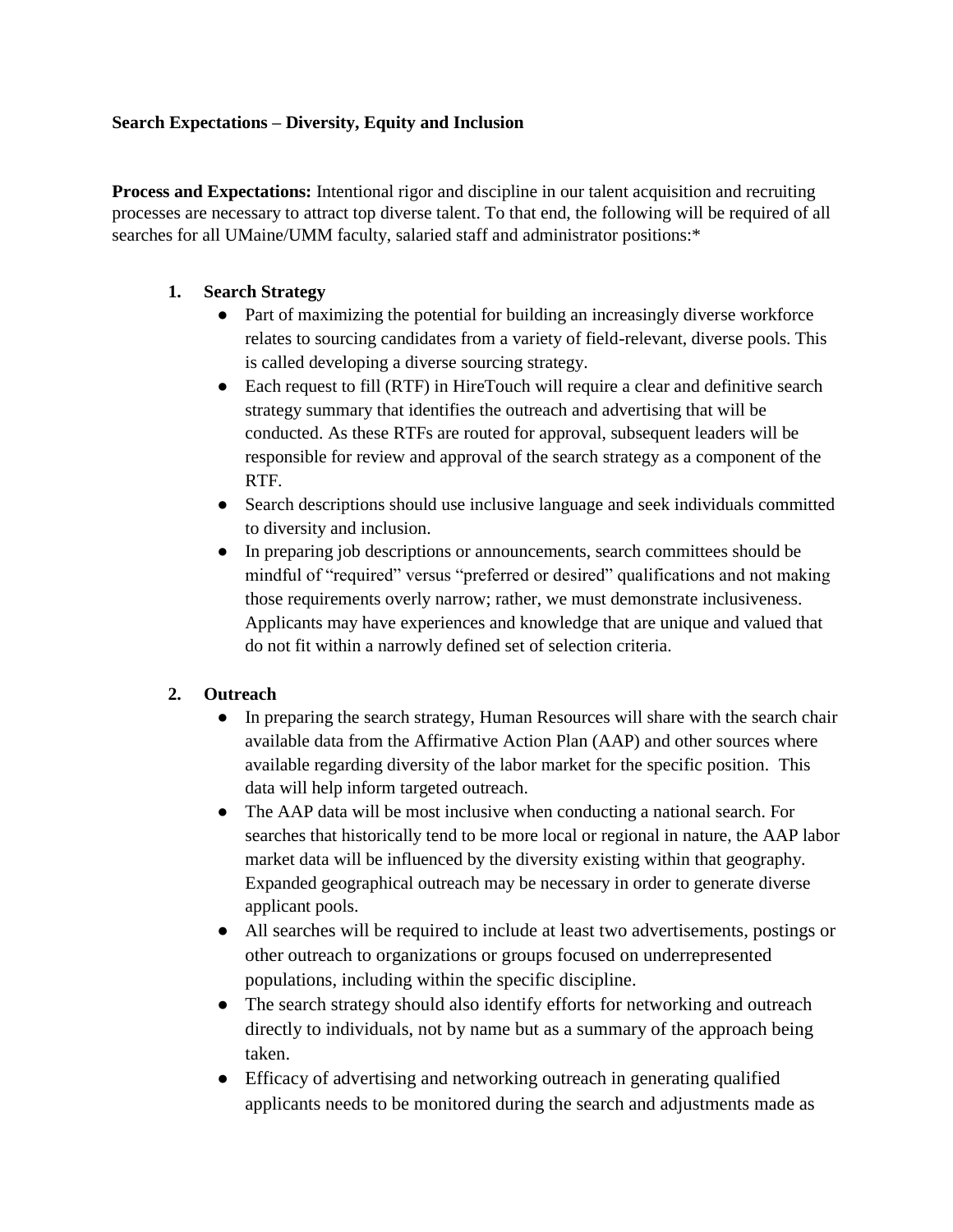necessary, including but not limited to additional outreach, extending the search timeline, and, if necessary, failing and restarting the search.

## **3. Applicant Pool Review/Checkpoint**

• Once a position has reached its targeted application deadline and before the committee begins review of the applicants, Human Resources will provide the search chair an applicant pool diversity report. If the pool diversity does not represent the labor market diversity as identified in the Affirmative Action Plan, other data sources, or any higher level goal of representation, the application deadline will be extended and additional targeted outreach will be required prior to beginning committee review of applicants. Any exception to this expectation will require dean or cabinet-level approval. Note that for faculty positions, all exceptions require EVPAA & Provost approval.

# **4. Search Committee Readiness**

- The search committee composition will represent diversity of gender, race, and other aspects of diversity. Members from outside the department, and possibly outside the university, should be added as necessary to enhance the diversity of the committee. This needs to be accomplished without overtaxing any individual's service in such efforts. Ultimately, enhancing everyone's awareness of diverse experiences and perspectives will make all search committees increasingly effective at ensuring that all applicants are given due consideration.
- All search committee members must participate in bias training prior to beginning applicant screening. This training may be up to six months prior to the beginning of the search. Search chairs are encouraged to utilize additional resources available from HR and EO in order to engage the committee in open dialogue and build awareness of implicit and explicit bias, and ways to mitigate its impact. *(Note: The EO office currently offers search committee briefings twice monthly. The sessions are open to anyone who is participating in a search committee.)*

**Attracting and Retaining:** One element of our efforts to attract and retain diverse talent is the spouse/partner accommodation program. When a request to fill (RTF) is initiated in HireTouch (HT), Human Resources will contact the search chair and dean/cognizant member of the cabinet to review prospective candidates in the spouse/partner accommodation program who possess qualifications for the position.

**Summary:** Our ultimate goal is to build the most talented workforce possible, a goal that we will be able to best accomplish through continued diversification. This talent acquisition effort is one